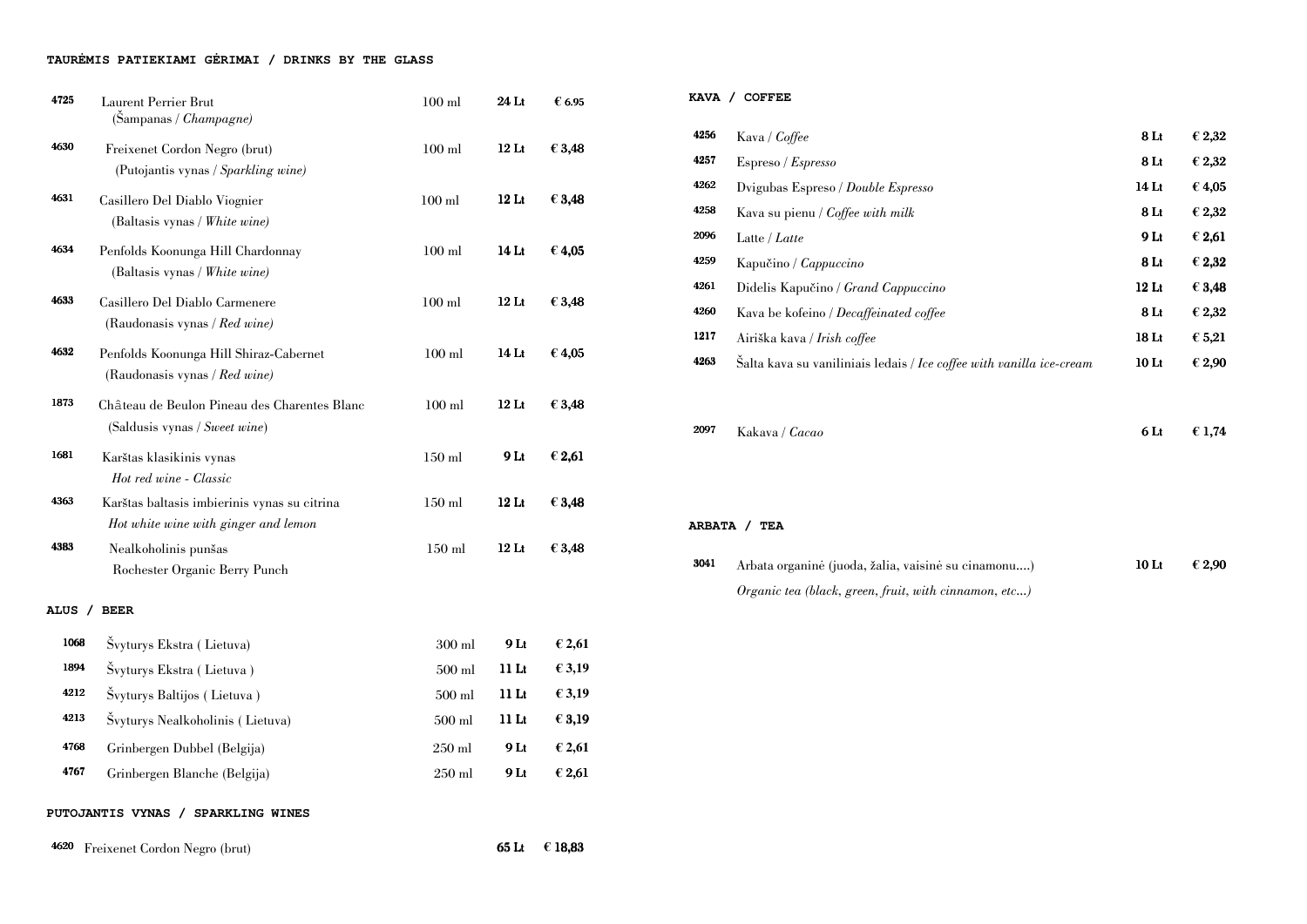#### **MINERALINIS VANDUO / MINERAL WATER**

| 4252          | Acqua Panna (negazuotas / still)                                                     | 0.251  | 7 <sub>It</sub>  | € 2,03 |
|---------------|--------------------------------------------------------------------------------------|--------|------------------|--------|
| 4253          | Acqua Panna (negazuotas / still)                                                     | 0.751  | 15 <sub>Lt</sub> | €4,34  |
| 4254          | S.Pellegrino (gazuotas / sparkling)                                                  | 0.251  | 7 <sub>It</sub>  | € 2,03 |
| 4255          | S. Pellegrino (gazuotas / sparkling)                                                 | 0.75 l | 15 <sub>Lt</sub> | €4,34  |
|               |                                                                                      |        |                  |        |
|               | GAIVIEJI GERIMAI / SOFT DRINKS                                                       |        |                  |        |
| 2087          | Russchian Schweppes, Tonic Schweppes                                                 |        | 7 <sub>It</sub>  | € 2,03 |
| 2086          | Coca-Cola, Coca-Cola light, Fanta, Sprite                                            |        | 7 <sub>Lt</sub>  | €2,03  |
| 114           | Red Bull                                                                             |        | 12 <sub>Lt</sub> | € 3,48 |
|               |                                                                                      |        |                  |        |
| <b>SULTYS</b> | / JUICE                                                                              |        |                  |        |
| 4326          | Apelsinų, obuolių, vynuogių, baltųjų greipfrutų,<br>pomidorų, persikų, multivitaminų |        | 7 <sub>It</sub>  | € 2,03 |
|               | Orange, apple, grape, white grapefruit, tomato,<br>peach, multivitamin               |        |                  |        |
|               | ŠVIEŽIAI SPAUSTOS SULTYS<br><b>FRESH JUICE</b><br>$\prime$                           |        |                  |        |
| 3341          | Apelsiny / Orange                                                                    |        | $12$ Lt          | € 3,48 |
| 3342          | Greipfruty / Grapefruit                                                              |        | 12 <sub>Lt</sub> | € 3,48 |
| 3343          | Morky / $Carrot$                                                                     |        | $12$ Lt          | € 3,48 |
| 3344          | Obuolių / Apple                                                                      |        | 12 <sub>Lt</sub> | € 3,48 |
|               |                                                                                      |        |                  |        |
|               | PIENO KOKTEILIAI / MILK SHAKES                                                       |        |                  |        |
| 2561          | Su vaniliniais ledais / With vanilla ice-cream                                       |        | 10 <sub>Li</sub> | € 2,90 |
| 2562          | Aviečių ir spanguolių / With raspberry and cranberry                                 |        | 10 <sub>Lt</sub> | € 2,90 |
| 1169          | Braškių ir vanilinių ledų / With strawberry<br>and vanilla ice-cream                 |        | 10 <sub>Lt</sub> | € 2,90 |

# **ŠAMPANAS / CHAMPAGNE**

| 4180 | Ayala Brut Majeur (375ml)                                  | 90 Lt  | € 26,07         |
|------|------------------------------------------------------------|--------|-----------------|
| 3115 | Laurent Perrier Brut (375ml)                               | 90 Lt  | € 26,07         |
| 3290 | Taittinger Brut Réserve (375ml)                            | 130 Lt | € 37,65         |
| 4654 | Forget-Brimont Brut 1re Cru                                | 180 Lt | € 52,13         |
| 3281 | Ayala Brut Majeur                                          | 180 Lt | € 52,13         |
| 4655 | <b>Laurent Perrier Brut</b>                                | 200 Lt | € 57,92         |
| 2965 | Piper Heidsieck Brut Sauvage Champagne AC                  | 245 Lt | € 70,96         |
| 4437 | <b>Gosset Brut Excellence</b>                              | 230 Lt | € 66,61         |
| 2966 | Moët & Chandon Brut Impérial Champagne AC                  | 260 Lt | € 75,30         |
| 4435 | <b>Deuts Brut Classic</b>                                  | 260 Lt | € 75,30         |
| 4656 | Moėt&Chandon Nectar Impérial Champagne AC NV               | 240 Lt | € 69,51         |
| 4658 | Champagne Louis Roederer Brut Premier                      | 240 Lt | € 69,51         |
| 4657 | Champagne Duval Leroy Brut                                 | 250 Lt | € 72,41         |
| 3291 | Taittinger Brut Réserve Champagne AC                       | 250 Lt | € 72,41         |
| 3288 | Henriot Brut Souverain Champagne AC                        | 250 Lt | € 72,41         |
| 3298 | Taittinger Demi Sec Champagne AC                           | 260 Lt | € 75,30         |
| 4659 | Champagne Louis Roederer Brut Vintage                      | 280 Lt | € 81,09         |
| 4660 | Champagne Duval Leroy Brut Millesime                       | 280 Lt | € 81,09         |
| 3120 | Bollinger Special Cuvée Brut Champagne AC                  | 300 Lt | € 86,89         |
| 4661 | Champagne Jacquesson 2002 Millesime                        |        | 400 Lt € 115,85 |
| 3121 | Veueve Clicquot Ponsardin La Grande Dame 1995 Champagne AC |        | 600 lt € 173,77 |
| 2957 | Dom Perignon Prestige Cuvee Champagne AC                   | 650 Lt | € 188,25        |
| 4325 | Champagne Louis Roederer Cristal Brut 2002                 |        | 700 Lt € 202,73 |
| 4504 | Armand de Brignac Brut Champagne                           |        | 850 Lt € 246,18 |
|      | ROŽINIS ŠAMPANAS / ROSE CHAMPAGNE                          |        |                 |
| 3296 | Taittinger Brut Rosé Prestige Champagne AC                 | 300 Lt | € 86,89         |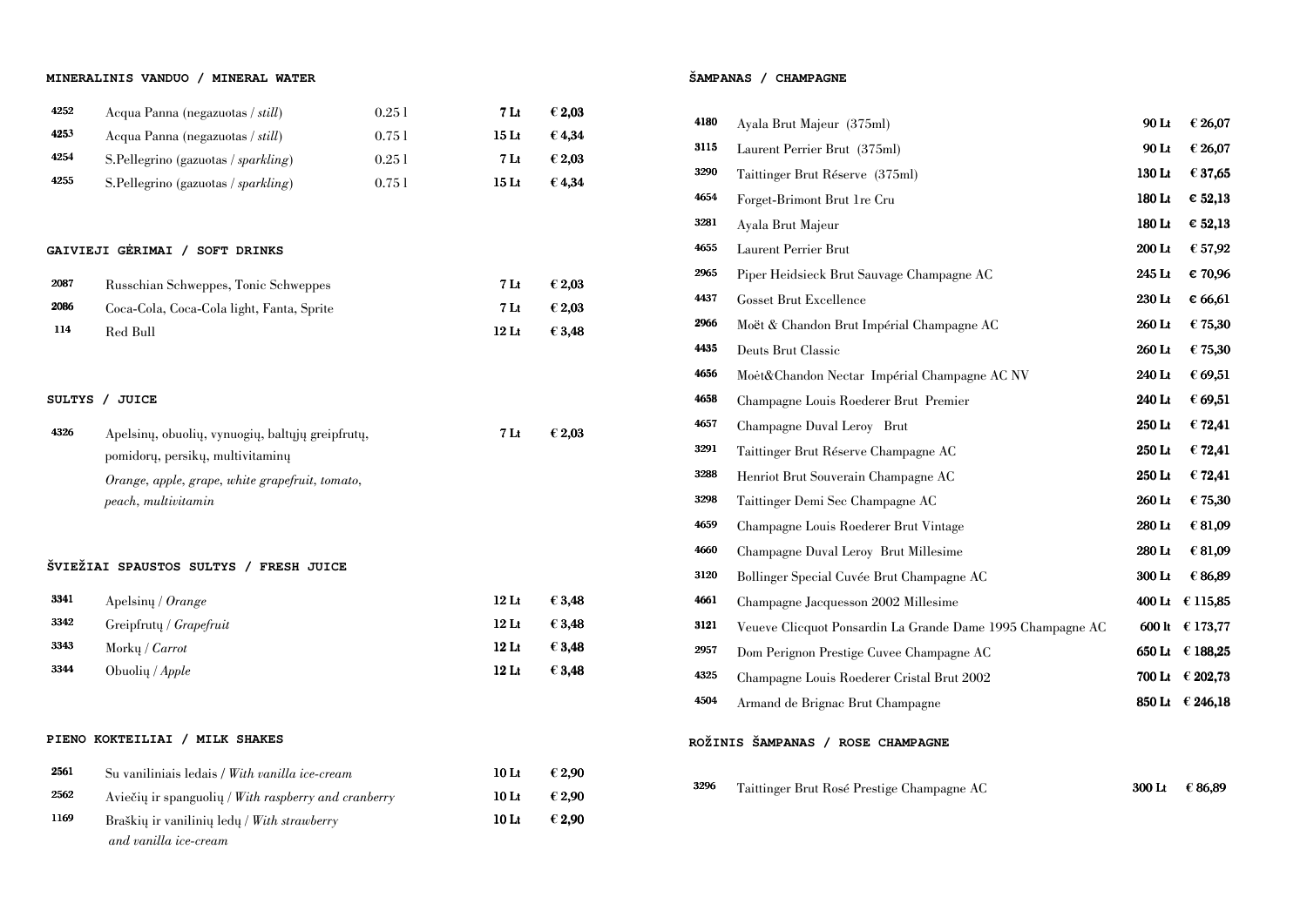# **BALTASIS VYNAS / WHITE WINE**

# **PRANC**Ū**ZIJA / FRENCH**

|      | PRANCŪZIJA / FRENCH                                     |          |                         | 4081    | Grappa Jacopo Poli Vespaiolo 2007            | 30 Lt            | € 8,69  |
|------|---------------------------------------------------------|----------|-------------------------|---------|----------------------------------------------|------------------|---------|
|      | <b>Bordeaux</b>                                         |          |                         | 4080    | Grappa Jacopo Poli Di Sassicaia In Tubo 2004 | 40 Lt            | € 11,58 |
| 4682 | Calvet Sauternes AC (sweet)                             |          | 100 Lt $\in$ 28,96      | ROMAS / | <b>RUM</b>                                   |                  |         |
| 4680 | Chateau Carbonnieux Blanc Passac Leognon AOC            |          | 330 Lt € 95,57          |         |                                              |                  |         |
|      | <b>Bourgogne</b>                                        |          |                         | 4734    | Bacardi Reserva Rum                          | $12$ Lt          | € 3,48  |
| 2949 | Joseph Drouhin Laforet Chardonnay AC                    |          | 110 Lt $\in$ 31,86      | 4171    | Matusalem Gran Reserva 15 YO                 | 15 <sub>Lt</sub> | € 4,34  |
| 4420 | Domaine Laroche Saint Martin Chablis AC                 | $150$ Lt | $\epsilon$ 43,44        |         |                                              |                  |         |
| 4679 | Joseph Drouhin Meursault AC                             | 280 Lt   | $\epsilon$ 81,09        |         | TEKILA / TEQUILA                             |                  |         |
| 2942 | Domaine Laroch Les Blanchots Chablis Grand Cru AC       |          | 380 Lt € 110,06         | 4197    | Sauza Hornitos Tequila                       | $16$ Lt          | €4,63   |
|      |                                                         |          |                         | 4744    | Patron Reposado                              | $22$ Lt          | € 6,37  |
|      | Alsace                                                  |          |                         |         |                                              |                  |         |
| 4663 | Fernand Engel Pinot Gris Reserve AC (Bio)               | $110$ Lt | € 31,86                 |         | LIKERIS / LIQUER                             |                  |         |
| 4675 | Zind Humbrecht Gewurztraminer Herrenweg de Turcheim AOC |          | 230 Lt $\epsilon$ 66,61 |         |                                              |                  |         |
|      | Loire                                                   |          |                         | 4745    | Unicum                                       | 14 Lt            | € 4,05  |
| 4672 | Pascal Jolivet Pouilly fume AC                          | $120$ Lt | € 34,75                 | 1775    | Cointreau                                    | 14 <sub>Lt</sub> | € 4,05  |
| 4674 |                                                         | $180$ Lt | $\epsilon$ 52,13        | 3042    | Limonce                                      | $14$ Lt          | € 4,05  |
|      | H.Burgeois Le MD De Burgeois Sancerre Blanc AOC         |          |                         | 4735    | Carolains Irish Cream Liqueur                | 14 Lt            | € 4,05  |
|      | South West                                              |          |                         |         |                                              |                  |         |
| 4665 | La Juliene Cuvee des Conti blanc AOC Bergerac           |          | 110 Lt $\in$ 31,86      |         | LIETUVIŠKA TRAUKTINĖ / LITHUANIAN BITTER     |                  |         |
|      |                                                         |          |                         | 1765    | Trejos devynerios                            | 10 <sub>Lt</sub> | € 2,90  |
|      | ITALIJA / ITALY                                         |          |                         | 4195    | Žalios devynerios                            | $12$ Lt          | € 3,48  |
|      | Piemonte                                                |          |                         | 4738    | Malūnininkų trauktinė                        | 10 <sub>Lt</sub> | € 2,90  |
| 4678 | Gaja Rossj Bass Langhe DOC                              |          | 250 Lt $\in$ 72,40      | 4736    | Krupnikas                                    | 10 <sub>Lt</sub> | € 2,90  |
|      |                                                         |          |                         | 1766    | Midaus nektaras Suktinis                     | 14 <sub>Li</sub> | € 4,05  |
|      | Veneto                                                  |          |                         | 1767    | Midaus balzamas Žalgiris                     | 24 Lt            | € 6,95  |
| 4664 | Attems Pinot Grigio Colio DOC                           |          | 120 Lt $\in$ 34,75      |         |                                              |                  |         |
|      | <b>Toscana</b>                                          |          |                         |         |                                              |                  |         |
| 4204 | Frescobaldi Pomino Bianco DOC                           |          | 110 Lt $\in$ 31,86      |         |                                              |                  |         |
| 2954 | Antinori Castello della Sala Bramito Chardonnay IGT     | 140 Lt   | $\epsilon$ 40,55        |         |                                              |                  |         |

# **GRAPA / GRAPPA**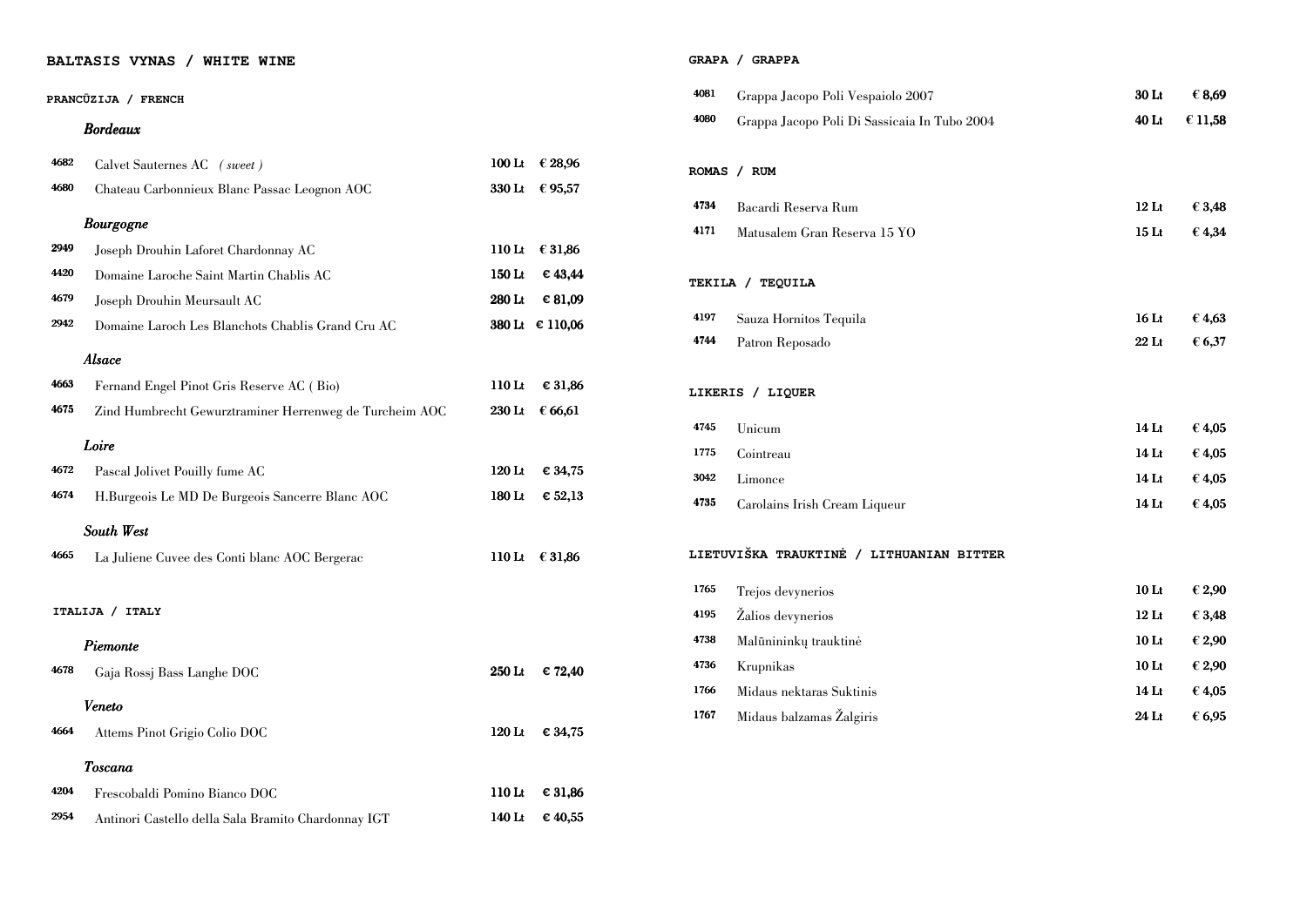# **VISKIS / WHISKY**

| 4732 | Tullamore Dew                                                      | 15 <sub>Lt</sub> | € 4,34          |
|------|--------------------------------------------------------------------|------------------|-----------------|
| 1528 | Jack Daniel's                                                      | 18 <sub>Lt</sub> | $\epsilon$ 5,21 |
| 4072 | Glenfarclas 12 YO Highland Single Malt Scotch Whisky               | $25$ Lt          | €7,24           |
| 4250 | Macallan 12 YO Fine OAK                                            | 25 <sub>Lt</sub> | €7,24           |
| 4362 | Nikka From The Barrel                                              | 30 <sub>Lt</sub> | € 8,69          |
| 4733 | Glenfiddich 15 YO                                                  | $25$ Lt          | $\epsilon$ 7,24 |
| 1749 | Chivas Regal 12 YO Premium Scotch Whisky                           | 25 <sub>Lt</sub> | $\epsilon$ 7,24 |
| 4199 | Banahabhain 18 YO                                                  | 30 <sub>Lt</sub> | € 8,69          |
| 4073 | Glenfarclas 21 YO Speyside Single Malt Scotch Whisky               | 35 <sub>Lt</sub> | € 10,13         |
| 4251 | Balvenie Port Wood 21 YO                                           | 35 <sub>Lt</sub> | € 10,13         |
| 4070 | Speymalt From Mac Allan 2002 Speyside Single Malt Scotch<br>Whisky | 40 <sub>Lt</sub> | € 11,58         |

|      | Abruzzo                                                                    |          |         |
|------|----------------------------------------------------------------------------|----------|---------|
| 4179 | Masciarelli Marina Cvetic Chardonnay Colline Teatine IGT                   | 230 Lt   | € 66,61 |
|      | Sicilia                                                                    |          |         |
| 4178 | Planeta Chardonnay Bianco Sicilia IGT                                      | 190 Lt   | € 55,03 |
|      | ISPANIJA / SPAIN                                                           |          |         |
|      | Catalonia                                                                  |          |         |
| 4628 | Torres Fransola Penedes DO                                                 | $120$ Lt | € 34,75 |
| 4676 | Torres Milmanda Conca De Barbera DO                                        | 230 Lt   | € 66,61 |
|      | Aragon                                                                     |          |         |
| 2953 | Enate Chardonnay 234 Samontono DO                                          | $100$ Lt | € 28,96 |
|      | VOKIETIJA / GERMANY                                                        |          |         |
|      | <b>Mozel</b>                                                               |          |         |
| 4681 | Selbach Brauneberger Juffer Riesling Spätlese Mosel Q.m.P.<br>(sweet)      | 90 Lt    | € 26,07 |
| 4671 | Dr. Loosen Bernkasteler Lay Riesling Kabinett                              | 130 Lt   | € 37,65 |
|      | Rheingau                                                                   |          |         |
| 4673 | Georg Breuer Berg Roseneck Rudesheim Riesling Qba                          | 130 Lt   | € 37,65 |
|      | Pfalz                                                                      |          |         |
| 2981 | Dr. Burklin Wolf Riesling trocken QbA Pfalz                                | 120 Lt   | € 34,75 |
|      | AUSTRIJA / AUSTRIA                                                         |          |         |
|      | Kremstal                                                                   |          |         |
| 4667 | Sepp Moser Gruner Veltiner Schnsbel Gruner Veltiner<br><b>Kremstal DAC</b> | $110$ Lt | € 31,86 |
| 4669 | Sepp Moser Riesling von den Terrasen Kremstal DAC                          | 130 Lt   | € 37,65 |
|      | ČILĖ / CHILE                                                               |          |         |
| 4670 | Lapostale Cuvee Alexandre Chardonnay                                       | 120 Lt   | € 34,75 |

# **DEGTIN**Ė **/ VODKA**

| 4107   | Originali lietuviška Auksinė | 12 <sub>Li</sub> | $\epsilon$ 3,48 |
|--------|------------------------------|------------------|-----------------|
| 1756   | Finlandia                    | 12 <sub>Lt</sub> | € 3,48          |
| 4741   | Stolichnaya                  | 12 <sub>Lt</sub> | € 3,48          |
| 4109   | Russian Standard Platinum    | 18 <sub>Lt</sub> | $\epsilon$ 5,21 |
| 3019   | Grey Goose Original          | 20 <sub>Lt</sub> | € 5,79          |
| 4742   | Stolichnaya Elit             | $23$ Lt          | € 6,66          |
| 4361   | Beluga Gold Line             | 40 <sub>Lt</sub> | € 11,58         |
|        |                              |                  |                 |
| DŽINAS | <b>GIN</b>                   |                  |                 |

| 4191 Bombay Sapphire | 18 Lt $\epsilon$ 5,21 |
|----------------------|-----------------------|
| 4373 Hendrick's      | 24 Lt $\epsilon$ 6,95 |

**ITALIJA / ITALY** 

4666 Terrunyo Sauvignon Blanc

| Chardonnay Colline Teatine IGT   | 230 Lt € 66,61          |
|----------------------------------|-------------------------|
| Sicilia IGT                      | 190 Lt $\in$ 55,03      |
|                                  |                         |
| $\overline{O}$                   | 120 Lt € 34,75          |
| Barbera DO                       | 230 Lt € 66,61          |
| 10 nontono                       | 100 Lt € 28,96          |
|                                  |                         |
|                                  |                         |
| r Riesling Spätlese Mosel Q.m.P. | 90 Lt € 26,07           |
| y Riesling Kabinett              | 130 Lt € 37,65          |
| ck Rudesheim Riesling Qba        | 130 Lt $\in$ 37,65      |
| rocken QbA Pfalz                 | 120 Lt $\epsilon$ 34,75 |
|                                  |                         |
| r Schnsbel Gruner Veltiner       | 110 Lt $\in$ 31,86      |
| en Terrasen Kremstal DAC         | 130 Lt $\in$ 37,65      |
|                                  |                         |
| re Chardonnay                    | 120 Lt $\epsilon$ 34,75 |
| C                                | 120 Lt $\epsilon$ 34,75 |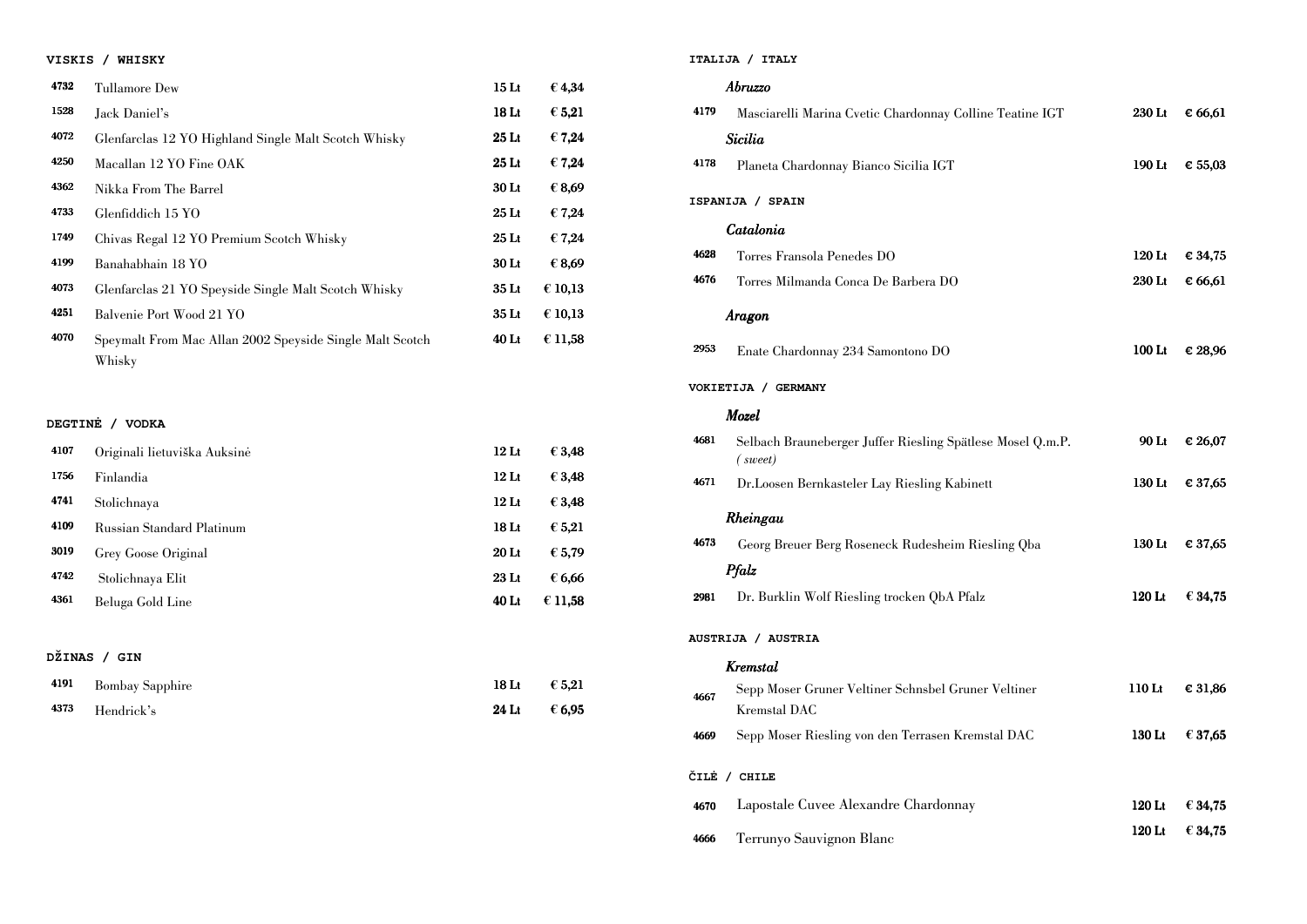#### **ARGENTINA / ARGENTINA**

|   | 12 Lt $\epsilon$ 3,48 |
|---|-----------------------|
| y | 10 Lt $\epsilon$ 2,90 |

| Mendosa                                                        |                   |                  | APERITYVAI / APERITIFS                                 |                  |                 |  |  |
|----------------------------------------------------------------|-------------------|------------------|--------------------------------------------------------|------------------|-----------------|--|--|
| Valentin Bianchi Famiglia Chardonnay Mendoza<br>2950           | 95 Lt             | $\epsilon$ 27,51 | 1701<br>Campari                                        | 12 <sub>Lt</sub> | $\epsilon$ 3,48 |  |  |
| NAUJOJI ZELANDIJA / NEW ZEALAND                                |                   |                  | 1700<br>Martini Bianco / Rosso / Dry                   | 10 <sub>It</sub> | € 2,90          |  |  |
| Marlborough                                                    |                   |                  | KONJAKAS / COGNAC                                      |                  |                 |  |  |
| 4184<br>Kim Crawford Marlborough Sauvignon Blanc               | $140$ Lt          | € 40,55          | 4728<br>Remy Martin VS Petit Champagne                 | 15 <sub>Lt</sub> | $\epsilon$ 4,34 |  |  |
|                                                                |                   |                  | 4147<br>Frapin VS Grande Champange                     | $20$ Lt          | € 5,79          |  |  |
| JAV / USA                                                      |                   |                  | 1783<br>Courvoisier VSOP                               | 20 Lt            | € 5,79          |  |  |
|                                                                |                   |                  | 4729<br>Cognac Baron Otard VSOP                        | $20$ Lt          | € 5,79          |  |  |
| California                                                     |                   |                  | 4215<br>Remy Martin VSOP Fine Champagne                | 30 Lt            | € 8,69          |  |  |
| Irony Chardonnay Napa Valley<br>4668                           | $120$ Lt          | € 34,75          | 1782<br>Hennesy VSOP Privilege                         | 35 Lt            | € 10,14         |  |  |
|                                                                |                   |                  | 4079<br>Leopold Gurmel Age des Fleurs Cognac           | 40 Lt            | € 11,58         |  |  |
| RAUSVASIS VYNAS / ROSE WINE                                    |                   |                  | 4076<br>Delamain Pale & Dry XO Grande Champagne Cognac | 50 Lt            | € 14,48         |  |  |
|                                                                |                   |                  | 4190<br>Courvoisier XO                                 | 55 <sub>Li</sub> | € 15,93         |  |  |
| ISPANIJA / SPAIN                                               |                   |                  | 1872<br>Frapin VIP XO                                  | 55 <sub>Lt</sub> | € 15,93         |  |  |
|                                                                |                   |                  | 1784<br>Hennessy XO                                    | <b>70 Lt</b>     | € 20,27         |  |  |
| Aragon<br>4172<br>Enate Cabernet Sauvignon Rosado Somontano DO | 100 <sub>Li</sub> | € 28,96          | 4077<br>Paul Giraud Tres Rare Grande Champagne         | 80 Lt            | € 23,17         |  |  |
| JAV / USA                                                      |                   |                  | ARMANJAKAS / ARMAGNAC                                  |                  |                 |  |  |
| California                                                     |                   |                  | 4737<br>Janneau XO                                     | 24 Lt            | € 6,95          |  |  |
| 4722<br>E&J Gallo Family White Zinfandel California            | 80 Lt             | $\epsilon$ 23,17 |                                                        |                  |                 |  |  |
|                                                                |                   |                  | BRENDIS / BRANDY                                       |                  |                 |  |  |
|                                                                |                   |                  | 1662<br>Torres 10                                      | $14$ Lt          | € 4,05          |  |  |
|                                                                |                   |                  | KALVDOSAS / CALVADOS                                   |                  |                 |  |  |

 $4731$  Boulard XO

4149 Christian Drouin Pays d'Auge Pomme Prisonniere

| 15 LE            | t 4.J4  |
|------------------|---------|
| 20 Lt            | € 5,79  |
| 20 Lt            | € 5,79  |
| 20 <sub>Lt</sub> | € 5,79  |
| <b>30 Lt</b>     | € 8,69  |
| 35 <sub>Lt</sub> | € 10,14 |
| 40 Lt            | € 11,58 |
| 50 Lt            | € 14,48 |
| 55 <sub>Lt</sub> | € 15,93 |
| $55$ Lt          | € 15,93 |
| 70 Lt            | € 20,27 |
| 80 Lt            | € 23,17 |
|                  |         |

| 24 Lt | € 6,95 |
|-------|--------|
|-------|--------|

| $14$ Lt          | € 4,05  |
|------------------|---------|
|                  |         |
|                  |         |
| <b>30 Lt</b>     | € 8,69  |
| 35 <sub>Lt</sub> | € 10,14 |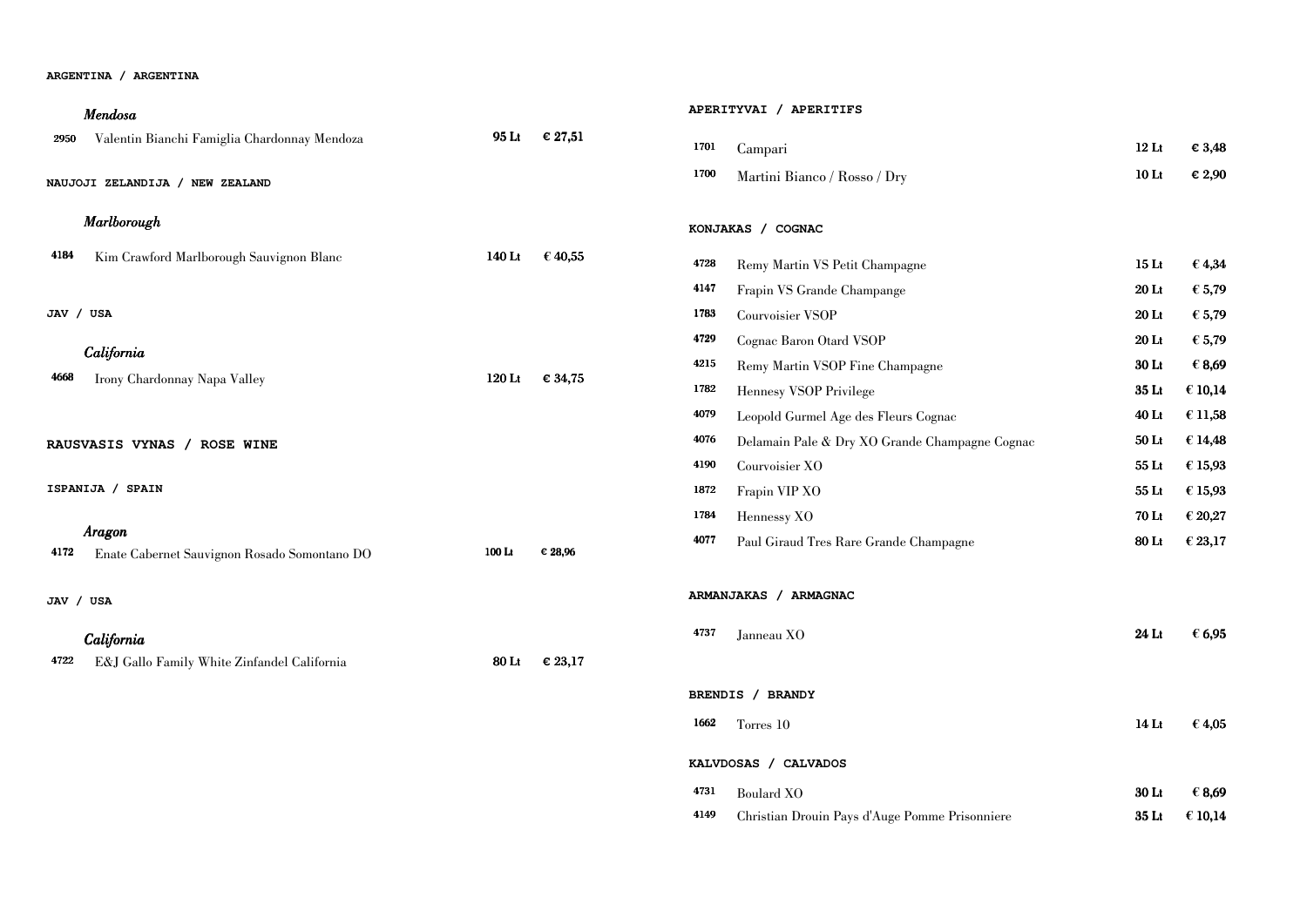#### **AUSTRALIJA / AUSTRALIA**

# South Australia

| 4708 | Penfolds Bin 407 Cabernet Sauvignon Coonowarra 2008                            | 240 Lt            | € 69,51 |
|------|--------------------------------------------------------------------------------|-------------------|---------|
| 4712 | Salomon Estate Finnis River Shiraz South Australia                             | 270 Lt            | € 78,20 |
|      | South Eastern Australia                                                        |                   |         |
| 2915 | Rozemount Estate Diamond Label Shiraz South Eastern Australia                  | 110 <sub>Li</sub> | € 31,86 |
|      | JAV / USA                                                                      |                   |         |
|      | California                                                                     |                   |         |
| 4686 | <b>Irony Pinot Noir Monterey County 2010</b>                                   | $120$ Lt          | € 34,75 |
| 4705 | Torres Marimar Estate Pinot Noir 2008                                          | 200 Lt            | € 57,92 |
|      |                                                                                |                   |         |
|      | LIKERINIS STIPRUS VYNAS / STRONG LIQUEUR WINE                                  |                   |         |
| 4348 | Emilio Lustau Pedro Ximenez "San Emilio"<br>$80$ ml<br>Solera Reserva Jerez DO | 20 <sub>Li</sub>  | € 5,79  |
|      |                                                                                |                   |         |
|      | PORTVEINAI / PORT WINE                                                         |                   |         |
| 4346 | Niepoort 10 Years Old Tawny Douro DO<br>$80$ ml                                | 27 <sub>Lt</sub>  | € 7,82  |

# **RAUDONASIS VYNAS / RED WINE**

### **PRANC**Ū**ZIJA / FRENCH**

# Bordeaux

| 4688 | Chateau d'Arcins Haut – Medoc Cru AC 2009                   | 130 Lt | $\epsilon$ 37,65 |
|------|-------------------------------------------------------------|--------|------------------|
| 2879 | Chateau Mayne du Cros Graves AC 2009                        | 140 Lt | $\epsilon$ 40,55 |
| 4167 | Chateau Comensac Haut Medoc AOC 2006                        | 330 Lt | € 95,57          |
| 4726 | Chateau Teyssier Chateau Laforge St. Emilion Grand Cru 2007 |        | 390 Lt € 112,95  |

# Bourgogne

| <b>2901</b> | Joseph Drouhin Laforet Pinot Noir Bourgogne AC 2010     | $100$ Lt | € 28.96            |
|-------------|---------------------------------------------------------|----------|--------------------|
| 2899        | Joseph Drouhin Maranges Premier Cru AC 2008             |          | 160 Lt $\in$ 46.34 |
| 4716        | Faivelay Les Argillats Nuits - Saint - Georges AOC 2008 | 300 Lt   | € 86.89            |

|      | Alsace                                              |          |         |
|------|-----------------------------------------------------|----------|---------|
| 4684 | Fernand Engel Pinot Noir Rouge Alsace AC (Bio) 2010 | $100$ Lt | € 28,96 |
|      |                                                     |          |         |

# Rhone

| 4693 | Calvet Chateauneuf – Du - Pape AC 2010              | 160 Lt   | $\epsilon$ 46,34 |
|------|-----------------------------------------------------|----------|------------------|
| 4699 | Paul Jaboulet Gigondas Pierre Aiguille AC 2006      | 180 Lt   | $\epsilon$ 52,13 |
| 4715 | Domaine La Roquete Chateauneuf - Du - Pape AOC 2008 | $300$ Lt | € 86,89          |